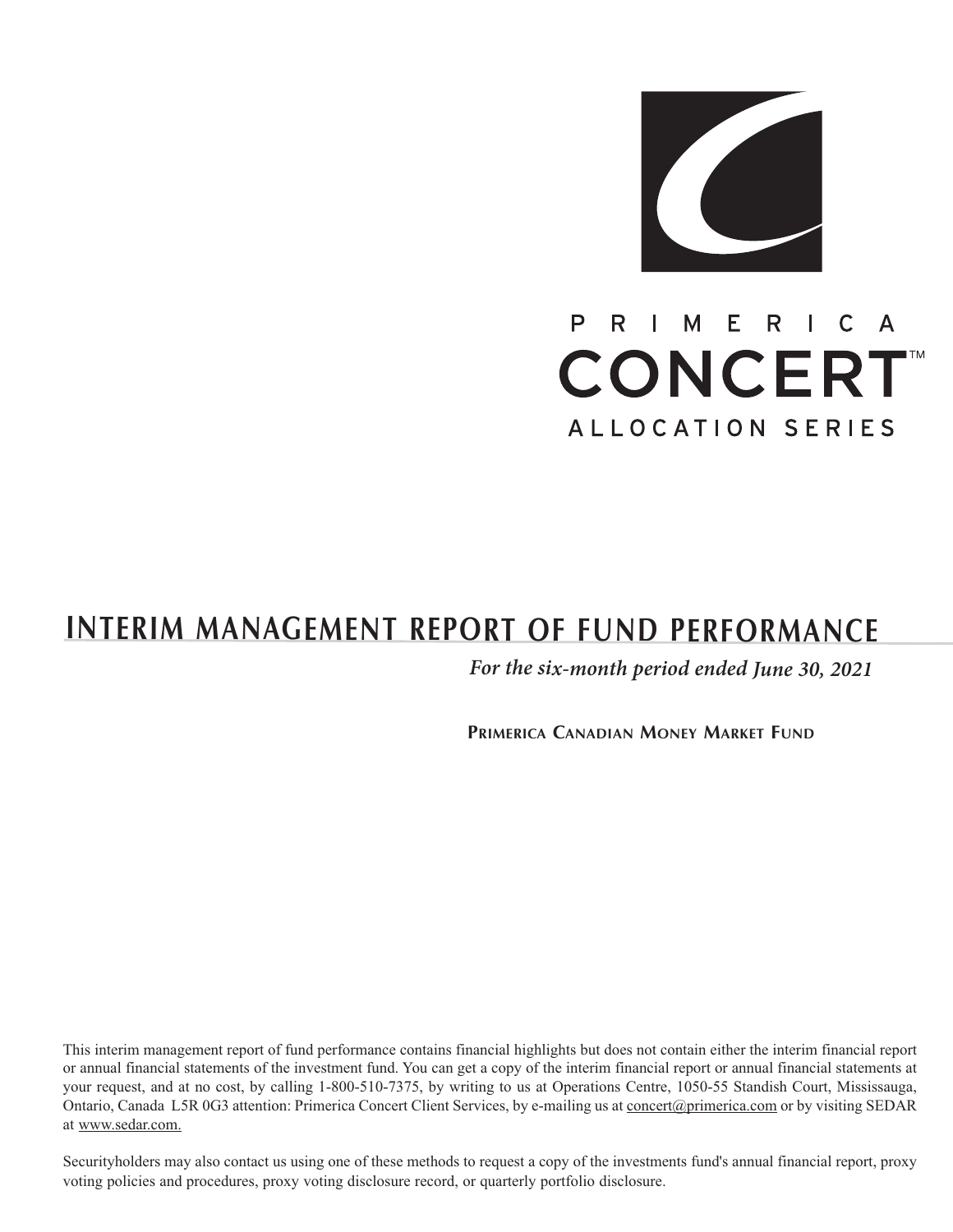#### **Caution Regarding Forward-looking Statements**

This report may contain forward-looking statements about the Primerica Canadian Money MarketFund (the "Fund"), including its strategy, expected performance and condition. Forward-looking statements include statements that are predictive in nature, that depend upon or refer to future events or conditions, or that include words such as "expects", "anticipates", "intends", "plans", "believes", "estimates" or negative versions thereof and similar expressions.

In addition, any statement that may be made concerning future performance, strategies or prospects, and possible future Fund action, is also a forward-looking statement. Forward-looking statements are based on current expectations and projections about future events and are inherently subject to, among other things, risks, uncertainties and assumptions about the Fund and economic factors.

Forward-looking statements are not guarantees of future performance, and actual events and results could differ materially from those expressed or implied in any forward-looking statements made by the Fund. Any number of important factors could contribute to these digressions, including, but not limited to, general economic, political and market factors in North America and internationally, interest and foreign exchange rates, global equity and capital markets, business competition, technological change, changes in government regulations, unexpected judicial or regulatory proceedings, and catastrophic events.

It should be stressed that the above-mentioned list of important factors is not exhaustive. You are encouraged to consider these and other factors carefully before making any investment decisions and you are urged to avoid placing undue reliance on forward-looking statements. Further, you should be aware of the fact that, unless required by law, the Fund has no specific intention of updating any forward-looking statements whether as a result of new information, future events or otherwise, prior to the release of the next Management Report of Fund Performance. In connection with any forward-looking statements, you should carefully consider the areas of risk described in the most recent simplified prospectus of the Fund. You may obtain these documents from SEDAR at www.sedar.com.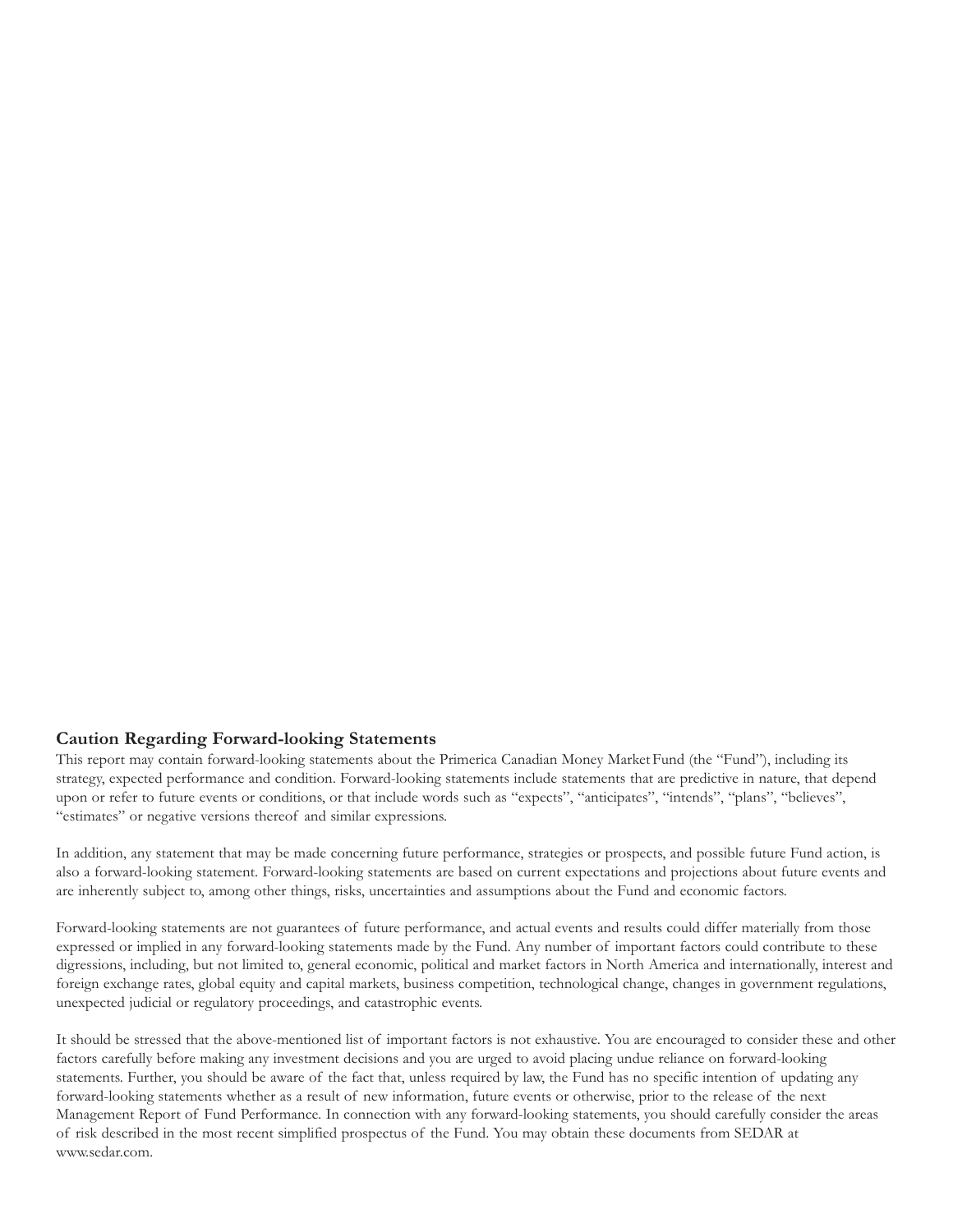## **Management Discussion of Fund Performance**

#### **Investment Objectives and Strategies**

The Primerica Canadian Money Market Fund (the "Fund") seeks to earn current income while focusing on the protection of capital and liquidity by investing primarily directly or indirectly through one or more other mutual funds in high quality Canadian money market instruments. The Fund currently invests primarily in one or more money market underlying mutual funds (the "Underlying Funds") managed, by AGF Investments Inc. ("AGF").

PFSL Fund Management Ltd. ("PFSL" or the "Manager") retains the services of a portfolio adviser in determining the Fund's portfolio allocations. Specifically, PFSL has retained LifeWorks Investment Management Ltd. ("LifeWorks"), which changed its name from Morneau Shepell Asset & Risk Management Ltd. in May 2021. LifeWorks functions as the portfolio adviser, recommending asset mix and investment selection decisions for the Fund. PFSL has also retained AGF to act as an additional portfolio adviser of the Fund, as more fully described herein.

#### **Risk**

The risks of investing in the Fund remain as described in the Simplified Prospectus. The Fund also continues to be suitable only for investors who are seeking current income, want an investment that emphasizes safety and relative stability of principal and have a low tolerance for risk.

#### **Results of Operations**

The Fund, for the six months ended June 30, 2021, returned 0.0% (net of expenses). The Fund is assessed against the Bloomberg Barclays Canada 1-3 Month T-Bill Index which returned 0.0% over the same period. On an expense-adjusted basis, the Fund out-performed its benchmark.

Central banks worldwide continue to keep interest rates low in the first half of 2021, though fixed income instruments –<br>particularly longer-duration assets – have fallen year-to-date as bond yields started rising at the s of rising inflation and future expectations.

The Fund maintains its exposure to money market instruments backed by Canadian financial institutions (which yields slightly more than the corresponding government benchmark bonds), though it was unable to meaningfully outperform the benchmark in light of the current low interest-rate environment.

#### **Recent Developments**

Overall, the underlying portfolio adviser believes that bond yields will continue to rise to the end of 2021, but not to the extent nor magnitude of the rise in bond yields that markets saw in the first half of the year. The exceptionally abrupt rise in the first half was driven by one-off inflation contributors such as used cars sale prices, and many fiscal stimulus programs in Canada and the U.S. have either passed or are expected to expire later this year. There are also deflationary aspects such as high debt levels and aging demographics that will work to stall those inflationary factors that helped pushed yields up so dramatically.

From an economic perspective, the portfolio adviser is constructive on the fact that global economic re-normalization will be staggered due to the pace of vaccine rollouts worldwide, as this slower phased opening will allow the recovery to be more sustained. A more synchronous and coordinated recovery would have introduced greater risk of economies overheating.

The expectation for the U.S. is that the Federal Reserve will not act to raise rates until the tail end of 2022 at the earliest, unless a dramatic catalyst like high inflation occurs. Expectations are also that Canadian go into the near future, but there will be an ongoing push-pull dynamic in the market, with yields pulled higher as inflation continues to course through the economic system and expectations that may be underestimating the actual pace of inflation.<br>The push lower will come with the expected announcement of quantitative tapering, though the risk r of Canada may be overly ambitious and run too far ahead of the Federal Reserve in curtailing its monetary policies.

The last risk that the portfolio adviser cites is the ongoing effect of COVID-19 and its variants, which earlier in the pandemic exposed fixed income markets to the realities of illiquidity, when trading volume evaporated at the outset of the crisis and required monetary authorities to step in to correct. The portfolio adviser believes the precise impact of the pandemic remains unknown, but it does introduce greater uncertainty and volatility into markets and economics going forward.

#### **International Financial Reporting Standards**

The Fund's financial statements have been prepared in compliance with International Financial Reporting Standards (IFRS) as published by the International Accounting Standards Board (IASB).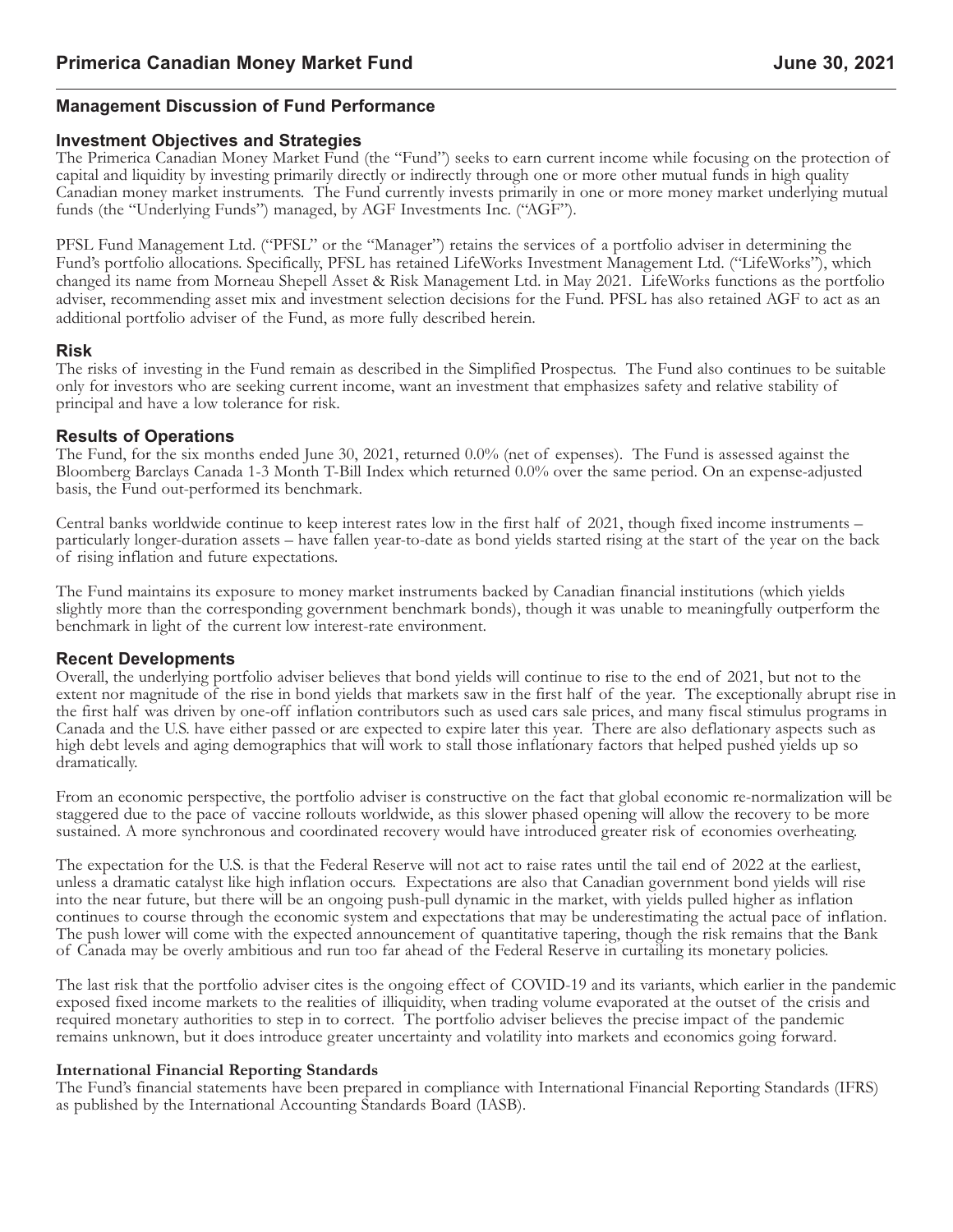#### **Related Party Transactions**

PFSL is the manager and trustee of the Fund and is paid a management fee for providing investment management and administration services to the Fund. In addition to the management fees described below, the Fund incurred legal expenses of \$2,242 that were paid to Primerica Life Insurance Company of Canada, an affiliate of PFSL and fees of \$8,915 to members of the IRC.

PFSL Investments Canada Ltd., PFSL's parent company and a mutual fund dealer, is the exclusive distributor of the Fund, responsible for the marketing of the units and the selling of the units through its representatives.

The Fund is actively managed by Lifeworks, which provides ongoing oversight, asset allocation, fund analysis and related portfolio adviser services, while AGF in its portfolio adviser capacity advises on daily trades. Any fees for services provided by the portfolio advisers are included in the management fee.

The Fund did not rely on an approval, positive recommendation or standing instruction from the Fund's IRC with respect to any related party transactions.

All related party transactions are measured at fair value.

#### **Management Fees**

In consideration for providing investment management and administration services, the Fund paid PFSL management fees of \$73,253 for the six-month period ended June 30, 2021 calculated daily at 0.41% of the net asset value of the Fund and paid out monthly. The Fund received from AGF or the Underlying Funds, management fee rebates at an annual rate between 0.31% and 0.35% of the net asset value of the Underlying Funds, such that the net management fee charged to the Fund was limited to an amount not exceeding 0.10% of the net asset value of the Fund. For the six-month period ended June 30, 2021, the Fund received management fee rebates of \$9,818 and the net management fee borne directly by the Fund was \$63,435.

The management fees were borne by both the Fund and the Underlying Funds in which the Fund invests. No management fee was paid by the Fund that would duplicate the fee payable by the Underlying Funds for the same service.

The major services paid by the management fees expressed as a percentage of said management fees may be summarized as follows:

(i) Investment advisory 1% 1%<br>
(ii) Administration and other 99%  $(ii)$  Administration and other

No portion of the management fees paid to PFSL by the Fund was used to finance commissions earned by PFSL sales representatives or promotional activities of the Fund.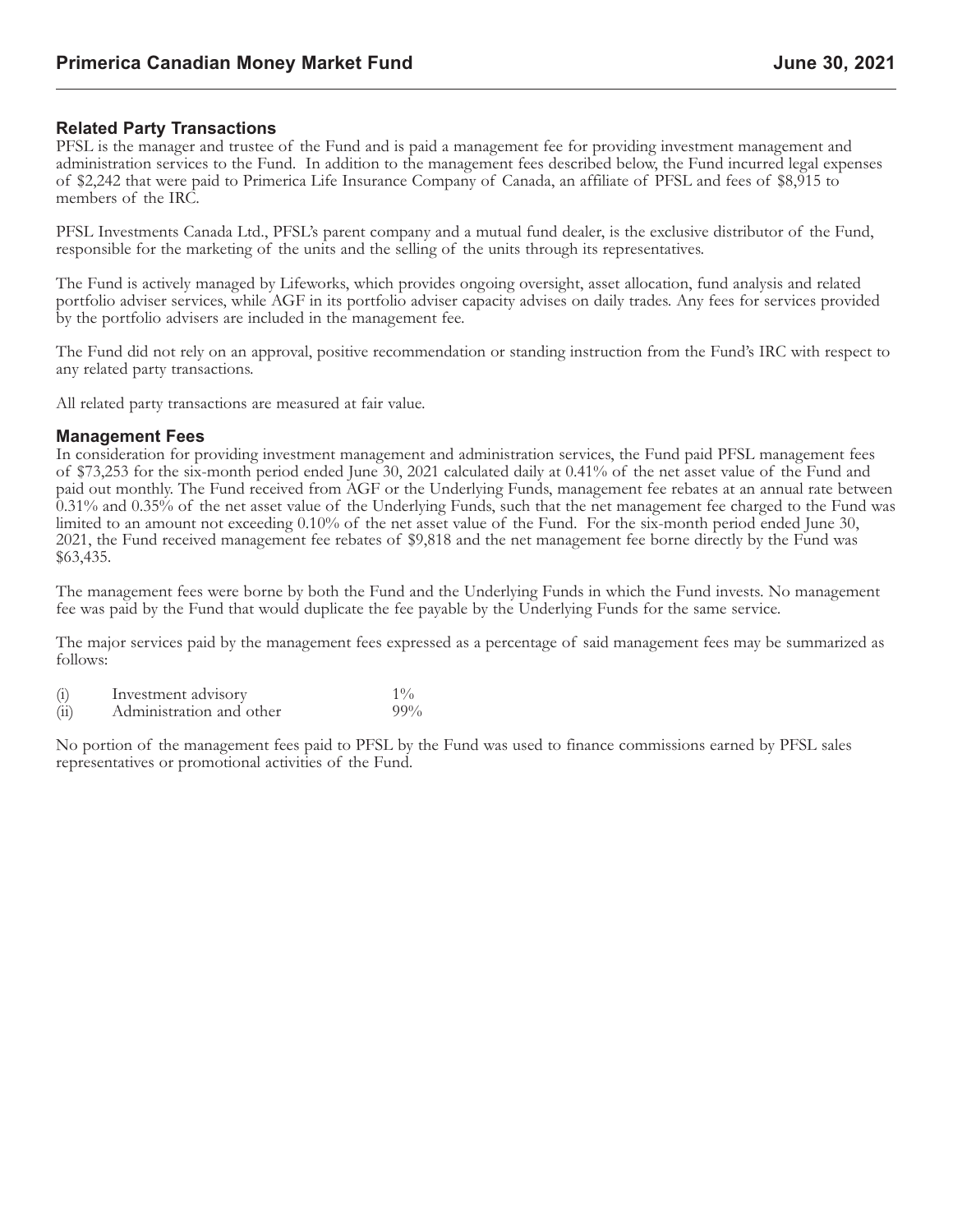# **Financial Highlights**

The following tables show selected key financial information about the Fund and are intended to help you understand the Fund's financial performance for the six-month period ended June 30, 2021 and for each of the past five years.

| The Fund's Net Assets Per Unit (1) (9):          | June 30<br>2021<br>\$. | Dec.31<br>2020<br>$\mathbf s$ | Dec.31<br>2019<br>$\boldsymbol{\mathsf{s}}$ | Dec.31<br>2018<br>\$ | Dec.31<br>2017<br>$\mathbf s$ | Dec. 31<br>2016<br>$\boldsymbol{\mathsf{s}}$ |
|--------------------------------------------------|------------------------|-------------------------------|---------------------------------------------|----------------------|-------------------------------|----------------------------------------------|
| Net Assets - beginning of year (2)               | 10.00                  | 10.00                         | 10.00                                       | 10.00                | 10.00                         | 10.00                                        |
| Increase (decrease) from operations:             |                        |                               |                                             |                      |                               |                                              |
| Total revenue                                    |                        |                               | 0.02                                        | 0.01                 |                               |                                              |
| Total expenses (excluding distributions)         |                        |                               |                                             |                      |                               |                                              |
| Realized gains (losses) for the period           |                        |                               |                                             |                      |                               |                                              |
| Unrealized gains (losses) for the period         |                        | $\overline{\phantom{a}}$      | $\sim$                                      |                      |                               | $\overline{\phantom{a}}$                     |
| Total increase (decrease) from operations (2)    | $\sim$                 | $\sim$                        | 0.02                                        | 0.01                 | $\sim$                        | $\overline{\phantom{a}}$                     |
| Distributions:                                   |                        |                               |                                             |                      |                               |                                              |
| From net investment income (excluding dividends) |                        |                               | (0.03)                                      | (0.01)               |                               |                                              |
| From dividends                                   |                        |                               | $\overline{\phantom{a}}$                    |                      |                               |                                              |
| From capital gains                               |                        |                               |                                             |                      |                               |                                              |
| Return of capital                                |                        | $\sim$                        | $\sim$                                      |                      | $\overline{\phantom{a}}$      | $\sim$                                       |
| Total Annual Distributions (2) (3)               |                        | $\overline{\phantom{a}}$      | (0.03)                                      | (0.01)               | $\sim$                        | $\sim$                                       |
|                                                  |                        |                               |                                             |                      |                               |                                              |
| Net Assets at June 30 & Dec. 31 (2) (4)          | 10.00                  | 10.00                         | 10.00                                       | 10.00                | 10.00                         | 10.00                                        |
| Ratios and Supplemental Data (9):                | June 30                | Dec.31                        | Dec.31                                      | Dec.31               | Dec. 31                       | Dec. 31                                      |
|                                                  | 2021                   | 2020                          | 2019                                        | 2018                 | 2017                          | 2016                                         |
| Total net asset value (\$000's) (5)              | 32,539                 | 36,217                        | 21,845                                      | 23,286               | 21,629                        | 23,324                                       |
| Number of units outstanding (5)                  | 3,253,921              | 3,621,661                     | 2,184,465                                   | 2,328,585            | 2,162,866                     | 2,332,363                                    |
| Management expense ratio (6)                     | $0.15\%*$              | $0.58\%$                      | 1.65%                                       | 1.49%                | 0.81%                         | $0.65\%$                                     |
| Management expense ratio before waivers          |                        |                               |                                             |                      |                               |                                              |
| or absorptions (7)                               | $0.79\%*$              | 1.15%                         | 2.25%                                       | 2.12%                | 1.46%                         | 1.34%                                        |
| Trading expense ratio (8)                        |                        |                               |                                             |                      |                               |                                              |
| Portfolio turnover rate                          | n/a                    | n/a                           | n/a                                         | n/a                  | n/a                           | n/a                                          |
| Net asset value per unit                         | 10.00                  | 10.00                         | 10.00                                       | 10.00                | 10.00                         | 10.00                                        |
| *Annualized                                      |                        |                               |                                             |                      |                               |                                              |

Explanatory notes:

(1) This information is derived from the Fund's unaudited semi-annual financial statements and audited annual financial statements.

- (2) Net Assets and distributions are based on the actual number of units outstanding at the relevant time. The increase (decrease) from operations is based on the weighted average number of units outstanding over the financial period.
- (3) Distributions were reinvested in additional units of the Fund or paid in cash.
- (4) The per unit financial information is based on prescribed regulations and as a result, is not expected to add down due to the increase (decrease) from operations being based on the weighted average units outstanding during the period and the distributions being based on actual units outstanding at the relevant point in time.
- (5) This information is provided as at June 30 and December 31 of the years shown.<br>(6) The management expense ratio is based on the total expenses (excluding commiss
- The management expense ratio is based on the total expenses (excluding commissions and other portfolio transaction costs) of the Fund and the Underlying Funds for the year, expressed as an annualized percentage of the average daily net asset value of the Fund during the period.

PFSL may reduce the effective management fee payable by some unitholders by reducing the management fee it charges to the Fund and directing the Fund to make management fee distributions to these unitholders in the amounts equal to the amounts of the management fee reduction. The management expense ratio does not take into account the reduction in management fees due to management fee distributions to unitholders.

- (7) Where applicable, PFSL waived certain fees or absorbed certain expenses otherwise payable by the Fund. Absorption amounts are determined annually at the discretion of PFSL and can be terminated at any time.
- (8) The Fund did not directly incur any brokerage commissions or other portfolio transaction costs during the period. The trading expense ratio represents the proportion of total commissions and other portfolio transaction costs of the Underlying Funds applicable to the Fund expressed as an annualized percentage of the average daily net asset value of the Fund during the period.
- (9) All figures presented in the tables are prepared in accordance with IFRS.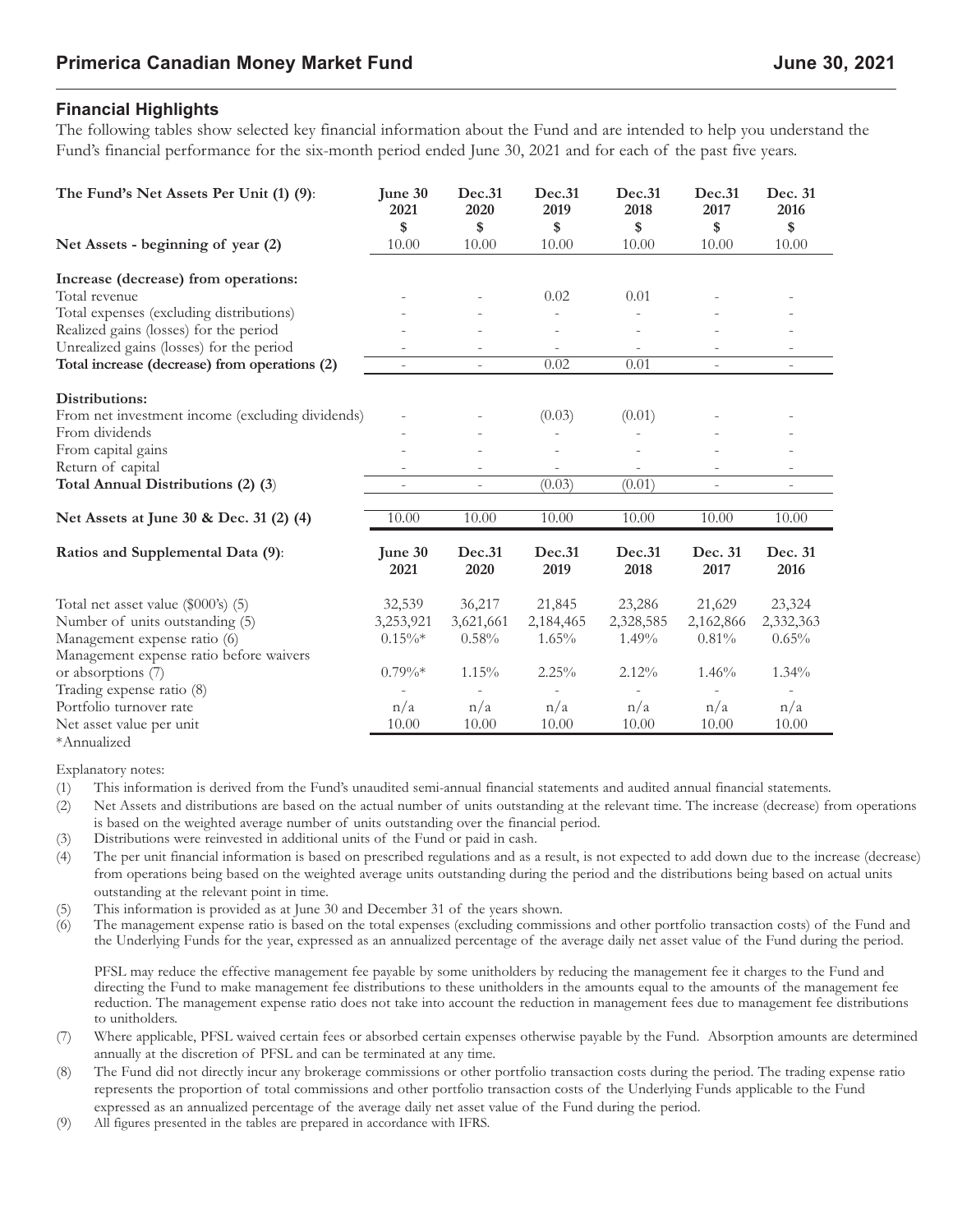## **Past Performance**

The performance information shown assumes that all distributions made by the Fund in the periods shown were reinvested in additional securities of the Fund, and would be lower if distributions were not reinvested. Note that the performance does not take into account sales, redemption, distribution or other optional charges that would have reduced returns or performance. How the Fund has performed in the past does not necessarily indicate how it will perform in the future.

#### **Year-By-Year Returns**

The bar chart below shows the Fund's annual performance for the six-month period ended June 30, 2021 and for each of the years shown, and illustrates how the Fund's performance has changed from year to year. It shows, in percentage terms, how much an investment made on the first day of each financial period would have grown or decreased by the last day of each financial period.

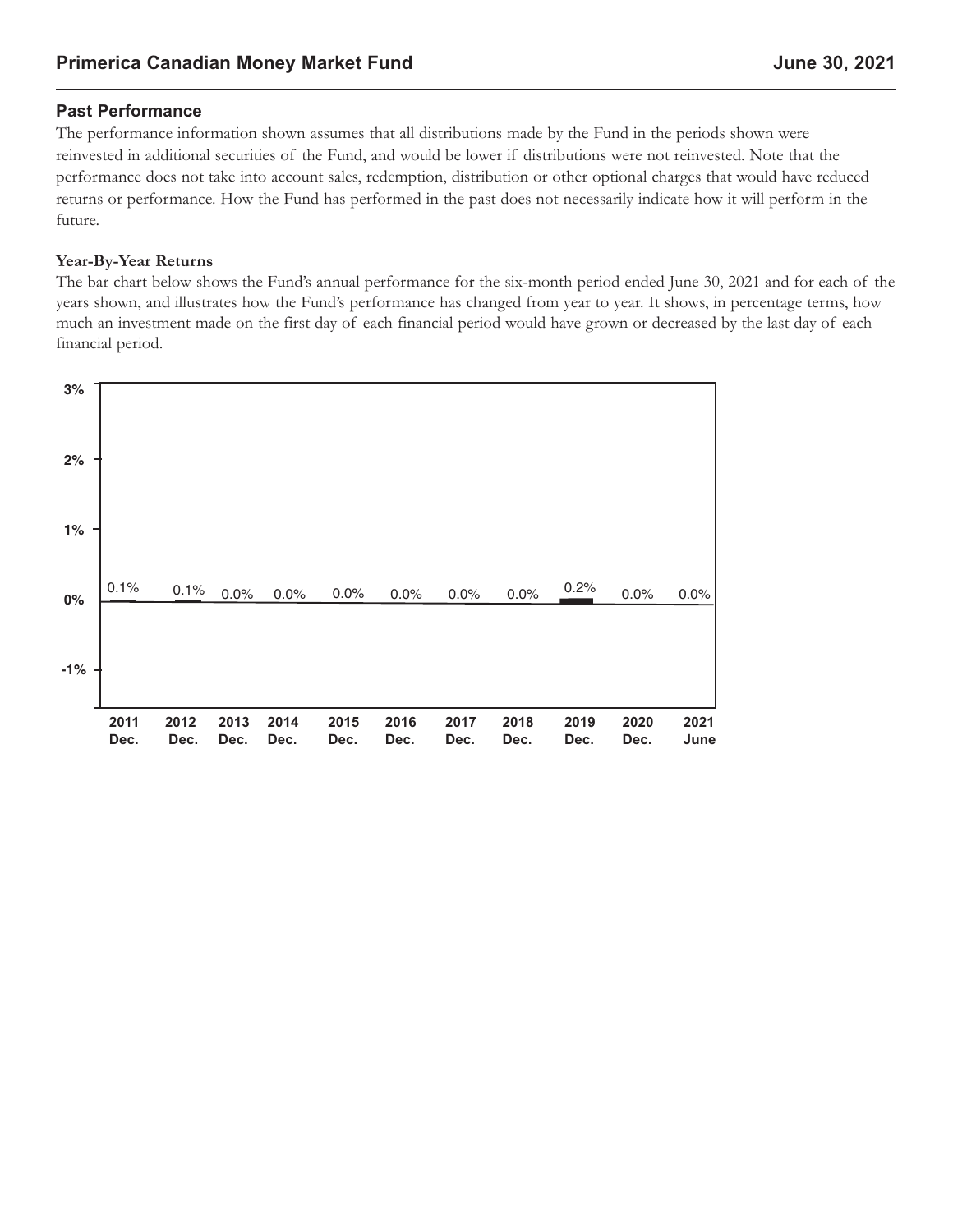# **Summary of Investment Portfolio**

As at June 30, 2021

The major portfolio categories and top holdings (up to 25) of the Fund at the end of the period are indicated in the following tables.

#### **PLEASE NOTE THAT THIS IS THE SUMMARY PORTFOLIO FOR THE AGF CANADIAN MONEY MARKET FUND. TOTAL NET ASSET VALUE OF THE PRIMERICA CANADIAN MONEY MARKET FUND IS DISCLOSED AT THE BOTTOM OF THE PAGE IMMEDIATELY BELOW THE TOTAL NET ASSET VALUE OF THE AGF CANADIAN MONEY MARKET FUND.**

#### **Fund by Category**

|                                   | Percentage of          |
|-----------------------------------|------------------------|
|                                   | Net Asset Value $(\%)$ |
| <b>Treasury Bills</b>             | $58.4\%$               |
| Bankers' Acceptances              | $23.3\%$               |
| Government Guaranteed Investments | $12.3\%$               |
| Promissory Notes                  | $5.1\%$                |
| Short-Term Deposits               | $0.9\%$                |

#### **Top Holdings\***

| Percentage of<br>Net Asset Value $(\%)$ |
|-----------------------------------------|
| $37.0\%$                                |
| $12.3\%$                                |
| $8.3\%$                                 |
| $8.1\%$                                 |
| $8.0\%$                                 |
| $6.0\%$                                 |
| $5.1\%$                                 |
| $5.1\%$                                 |
| $5.1\%$                                 |
| $4.1\%$                                 |
| $0.9\%$                                 |
| \$134,183                               |
| \$32,539                                |
|                                         |

\*Debt Instruments

All holdings in the Fund are long positions. The Simplified Prospectus and other information about the Underlying Funds are available on www.sedar.com. The Summary of Investment Portfolio may change due to ongoing portfolio transactions of the Fund and the next quarterly update will be made available as at September 30, 2021.